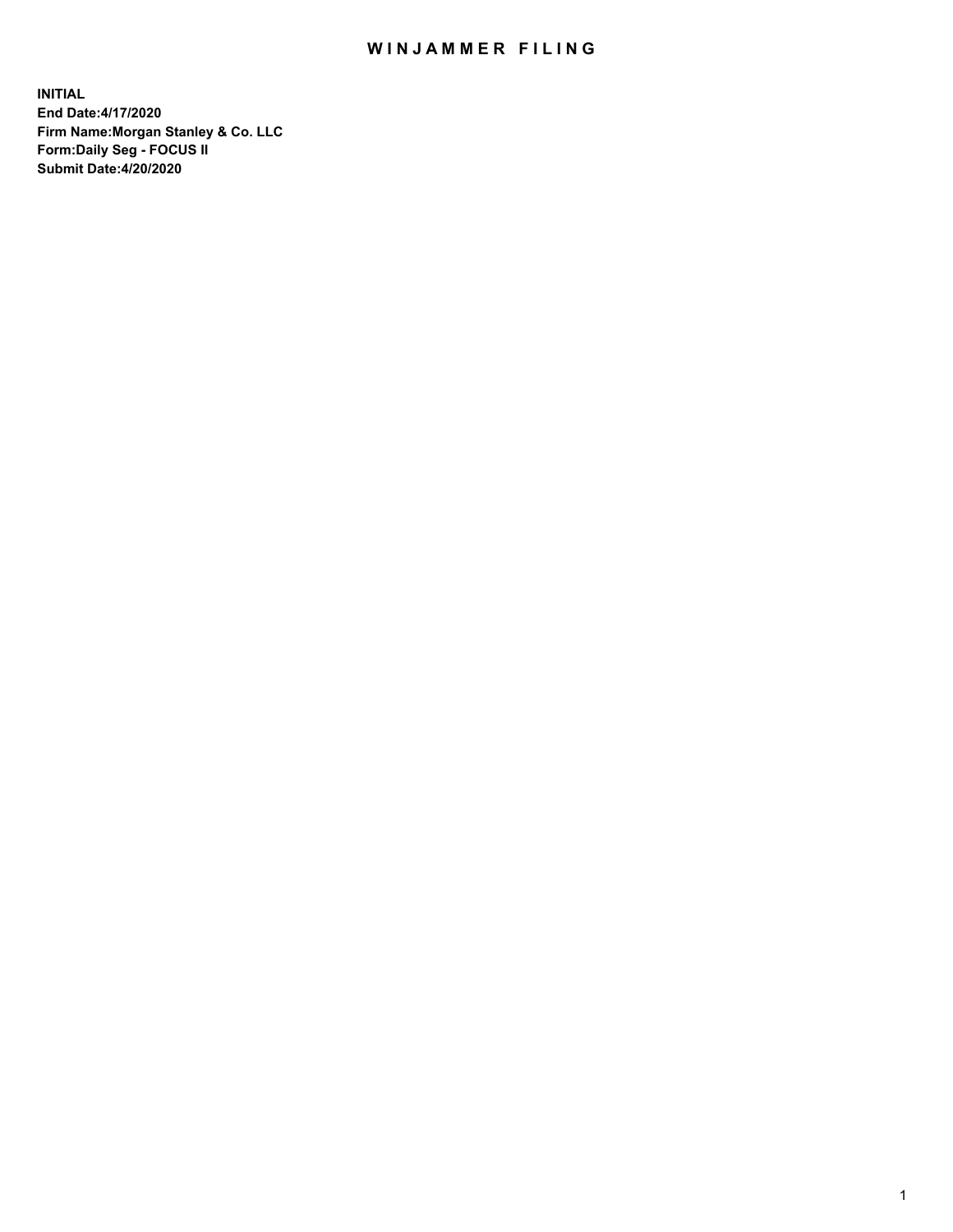**INITIAL End Date:4/17/2020 Firm Name:Morgan Stanley & Co. LLC Form:Daily Seg - FOCUS II Submit Date:4/20/2020 Daily Segregation - Cover Page**

| Name of Company                                                                                                                                                                                                                                                                                                                | <b>Morgan Stanley &amp; Co. LLC</b>                     |
|--------------------------------------------------------------------------------------------------------------------------------------------------------------------------------------------------------------------------------------------------------------------------------------------------------------------------------|---------------------------------------------------------|
| <b>Contact Name</b>                                                                                                                                                                                                                                                                                                            | <b>Ikram Shah</b>                                       |
| <b>Contact Phone Number</b>                                                                                                                                                                                                                                                                                                    | 212-276-0963                                            |
| <b>Contact Email Address</b>                                                                                                                                                                                                                                                                                                   | Ikram.shah@morganstanley.com                            |
| FCM's Customer Segregated Funds Residual Interest Target (choose one):<br>a. Minimum dollar amount: ; or<br>b. Minimum percentage of customer segregated funds required:% ; or<br>c. Dollar amount range between: and; or                                                                                                      | 235,000,000<br><u>0</u><br><u>00</u>                    |
| d. Percentage range of customer segregated funds required between:% and%.<br>FCM's Customer Secured Amount Funds Residual Interest Target (choose one):                                                                                                                                                                        | 0 <sup>0</sup>                                          |
| a. Minimum dollar amount: ; or<br>b. Minimum percentage of customer secured funds required:%; or<br>c. Dollar amount range between: and; or<br>d. Percentage range of customer secured funds required between: % and %.                                                                                                        | 140,000,000<br><u>0</u><br><u>0 0</u><br>0 <sub>0</sub> |
| FCM's Cleared Swaps Customer Collateral Residual Interest Target (choose one):<br>a. Minimum dollar amount: ; or<br>b. Minimum percentage of cleared swaps customer collateral required:% ; or<br>c. Dollar amount range between: and; or<br>d. Percentage range of cleared swaps customer collateral required between:% and%. | 92,000,000<br><u>0</u><br>0 Q<br>0 <sub>0</sub>         |

Attach supporting documents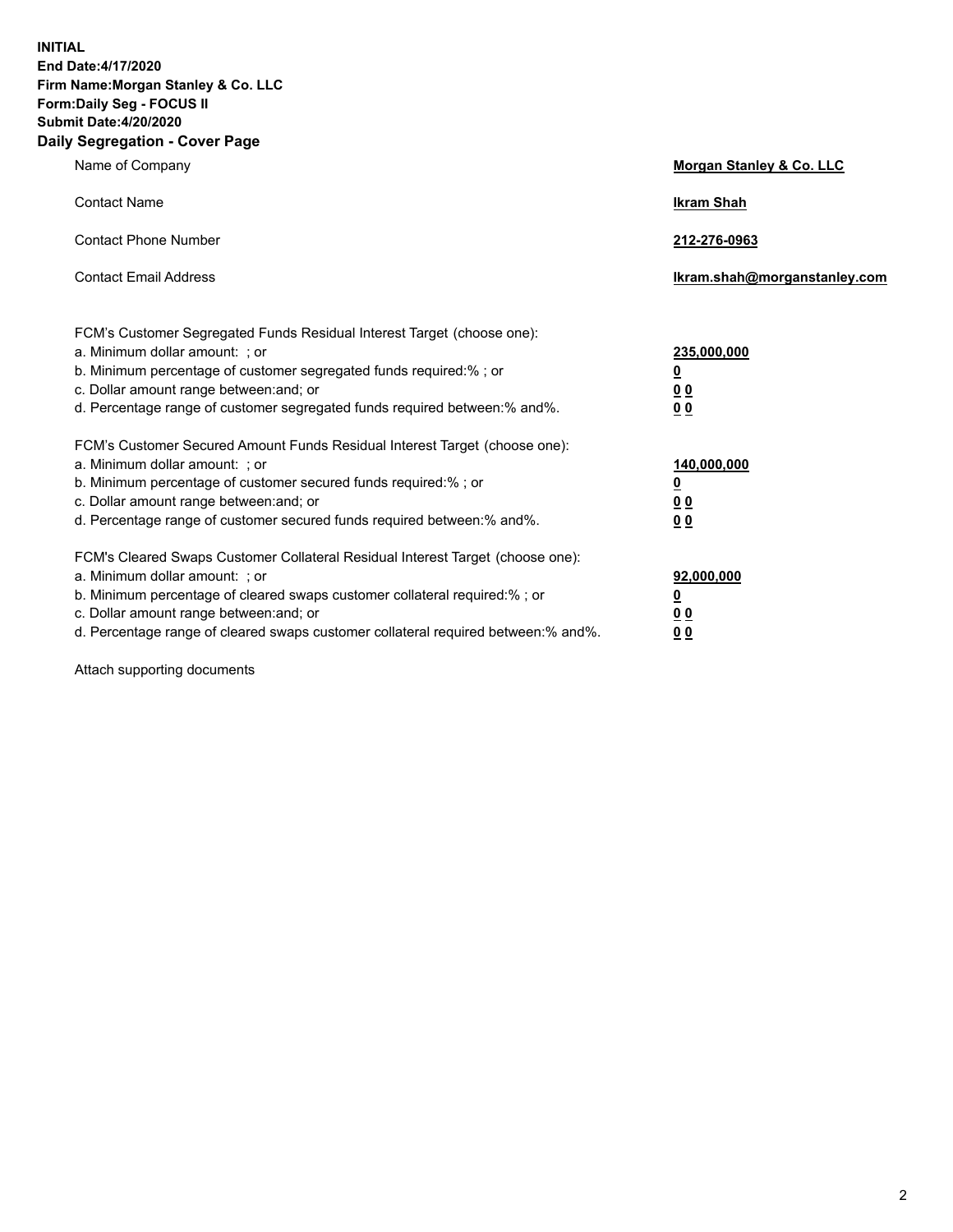## **INITIAL End Date:4/17/2020 Firm Name:Morgan Stanley & Co. LLC Form:Daily Seg - FOCUS II Submit Date:4/20/2020 Daily Segregation - Secured Amounts** Foreign Futures and Foreign Options Secured Amounts Amount required to be set aside pursuant to law, rule or regulation of a foreign government or a rule of a self-regulatory organization authorized thereunder **0** [7305] 1. Net ledger balance - Foreign Futures and Foreign Option Trading - All Customers A. Cash **4,398,002,478** [7315] B. Securities (at market) **2,845,721,979** [7317] 2. Net unrealized profit (loss) in open futures contracts traded on a foreign board of trade **-195,906,161** [7325] 3. Exchange traded options a. Market value of open option contracts purchased on a foreign board of trade **16,316,915** [7335] b. Market value of open contracts granted (sold) on a foreign board of trade **-20,522,582** [7337] 4. Net equity (deficit) (add lines 1. 2. and 3.) **7,043,612,629** [7345] 5. Account liquidating to a deficit and account with a debit balances - gross amount **180,857,872** [7351] Less: amount offset by customer owned securities **-177,491,510** [7352] **3,366,362** [7354] 6. Amount required to be set aside as the secured amount - Net Liquidating Equity Method (add lines 4 and 5) **7,046,978,991** [7355] 7. Greater of amount required to be set aside pursuant to foreign jurisdiction (above) or line 6. **7,046,978,991** [7360] FUNDS DEPOSITED IN SEPARATE REGULATION 30.7 ACCOUNTS 1. Cash in banks A. Banks located in the United States **138,738,542** [7500] B. Other banks qualified under Regulation 30.7 **376,246,002** [7520] **514,984,544** [7530] 2. Securities A. In safekeeping with banks located in the United States **1,127,197,494** [7540] B. In safekeeping with other banks qualified under Regulation 30.7 **0** [7560] **1,127,197,494** [7570] 3. Equities with registered futures commission merchants A. Cash **11,477,461** [7580] B. Securities **0** [7590] C. Unrealized gain (loss) on open futures contracts **1,843,384** [7600] D. Value of long option contracts **0** [7610] E. Value of short option contracts **0** [7615] **13,320,845** [7620] 4. Amounts held by clearing organizations of foreign boards of trade A. Cash **0** [7640] B. Securities **0** [7650] C. Amount due to (from) clearing organization - daily variation **0** [7660] D. Value of long option contracts **0** [7670] E. Value of short option contracts **0** [7675] **0** [7680] 5. Amounts held by members of foreign boards of trade A. Cash **4,168,586,022** [7700] B. Securities **1,718,524,485** [7710] C. Unrealized gain (loss) on open futures contracts **-197,749,545** [7720] D. Value of long option contracts **16,316,915** [7730] E. Value of short option contracts **-20,522,582** [7735] **5,685,155,295** [7740] 6. Amounts with other depositories designated by a foreign board of trade **0** [7760] 7. Segregated funds on hand **0** [7765] 8. Total funds in separate section 30.7 accounts **7,340,658,178** [7770] 9. Excess (deficiency) Set Aside for Secured Amount (subtract line 7 Secured Statement Page 1 from Line 8)

- 10. Management Target Amount for Excess funds in separate section 30.7 accounts **140,000,000** [7780]
- 11. Excess (deficiency) funds in separate 30.7 accounts over (under) Management Target **153,679,187** [7785]

**293,679,187** [7380]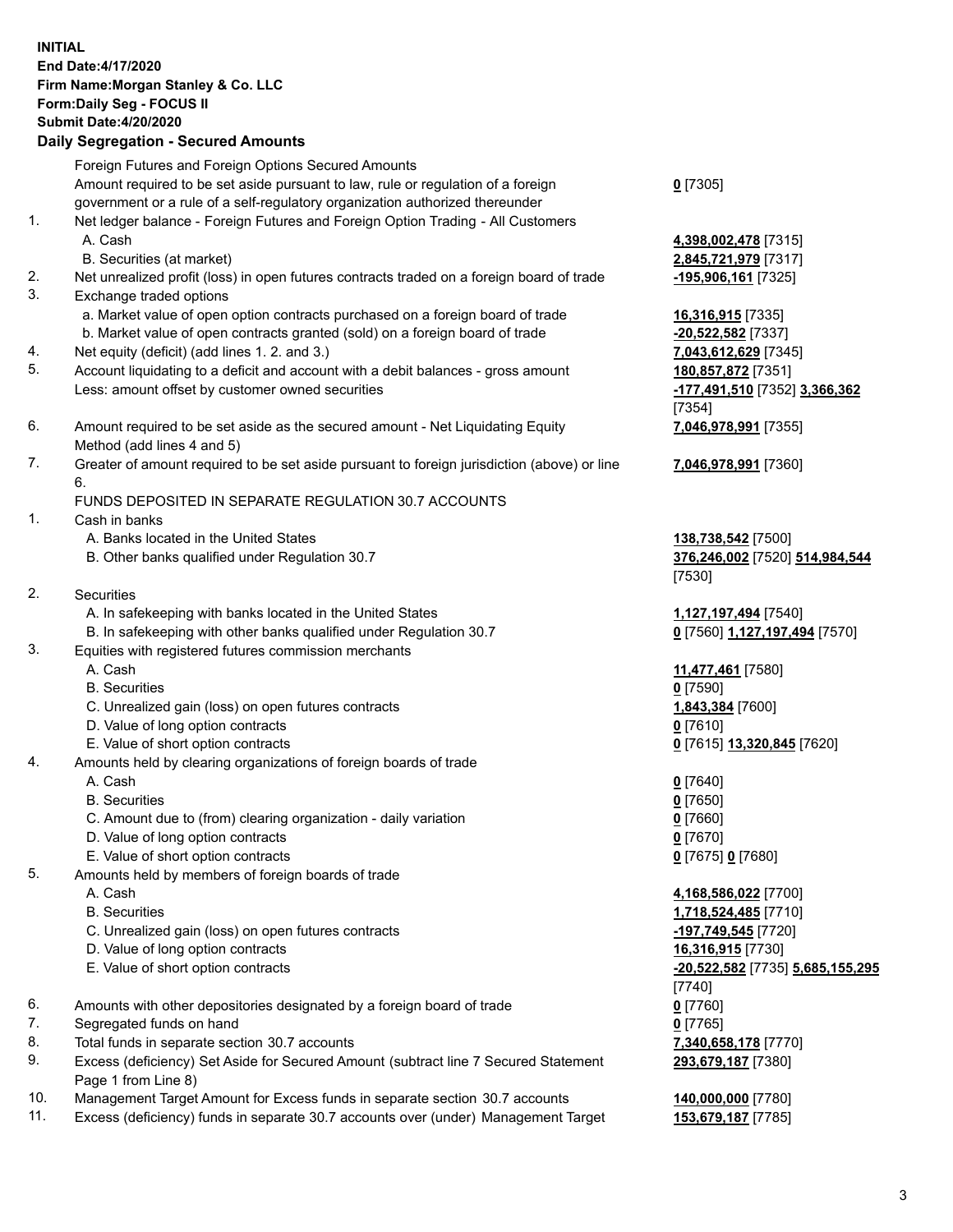**INITIAL End Date:4/17/2020 Firm Name:Morgan Stanley & Co. LLC Form:Daily Seg - FOCUS II Submit Date:4/20/2020 Daily Segregation - Segregation Statement** SEGREGATION REQUIREMENTS(Section 4d(2) of the CEAct) 1. Net ledger balance A. Cash **10,232,812,012** [7010] B. Securities (at market) **9,809,115,362** [7020] 2. Net unrealized profit (loss) in open futures contracts traded on a contract market **7,866,019,044** [7030] 3. Exchange traded options A. Add market value of open option contracts purchased on a contract market **641,266,049** [7032] B. Deduct market value of open option contracts granted (sold) on a contract market **-552,978,476** [7033] 4. Net equity (deficit) (add lines 1, 2 and 3) **27,996,233,991** [7040] 5. Accounts liquidating to a deficit and accounts with debit balances - gross amount **1,386,259,884** [7045] Less: amount offset by customer securities **-1,381,534,816** [7047] **4,725,068** [7050] 6. Amount required to be segregated (add lines 4 and 5) **28,000,959,059** [7060] FUNDS IN SEGREGATED ACCOUNTS 7. Deposited in segregated funds bank accounts A. Cash **4,186,999,900** [7070] B. Securities representing investments of customers' funds (at market) **0** [7080] C. Securities held for particular customers or option customers in lieu of cash (at market) **2,408,663,916** [7090] 8. Margins on deposit with derivatives clearing organizations of contract markets A. Cash **14,595,059,632** [7100] B. Securities representing investments of customers' funds (at market) **0** [7110] C. Securities held for particular customers or option customers in lieu of cash (at market) **7,400,451,446** [7120] 9. Net settlement from (to) derivatives clearing organizations of contract markets **-2,484,704** [7130] 10. Exchange traded options A. Value of open long option contracts **641,266,049** [7132] B. Value of open short option contracts **-552,978,476** [7133] 11. Net equities with other FCMs A. Net liquidating equity **16,482,455** [7140] B. Securities representing investments of customers' funds (at market) **0** [7160] C. Securities held for particular customers or option customers in lieu of cash (at market) **0** [7170] 12. Segregated funds on hand **0** [7150] 13. Total amount in segregation (add lines 7 through 12) **28,693,460,218** [7180] 14. Excess (deficiency) funds in segregation (subtract line 6 from line 13) **692,501,159** [7190] 15. Management Target Amount for Excess funds in segregation **235,000,000** [7194]

16. Excess (deficiency) funds in segregation over (under) Management Target Amount Excess

**457,501,159** [7198]